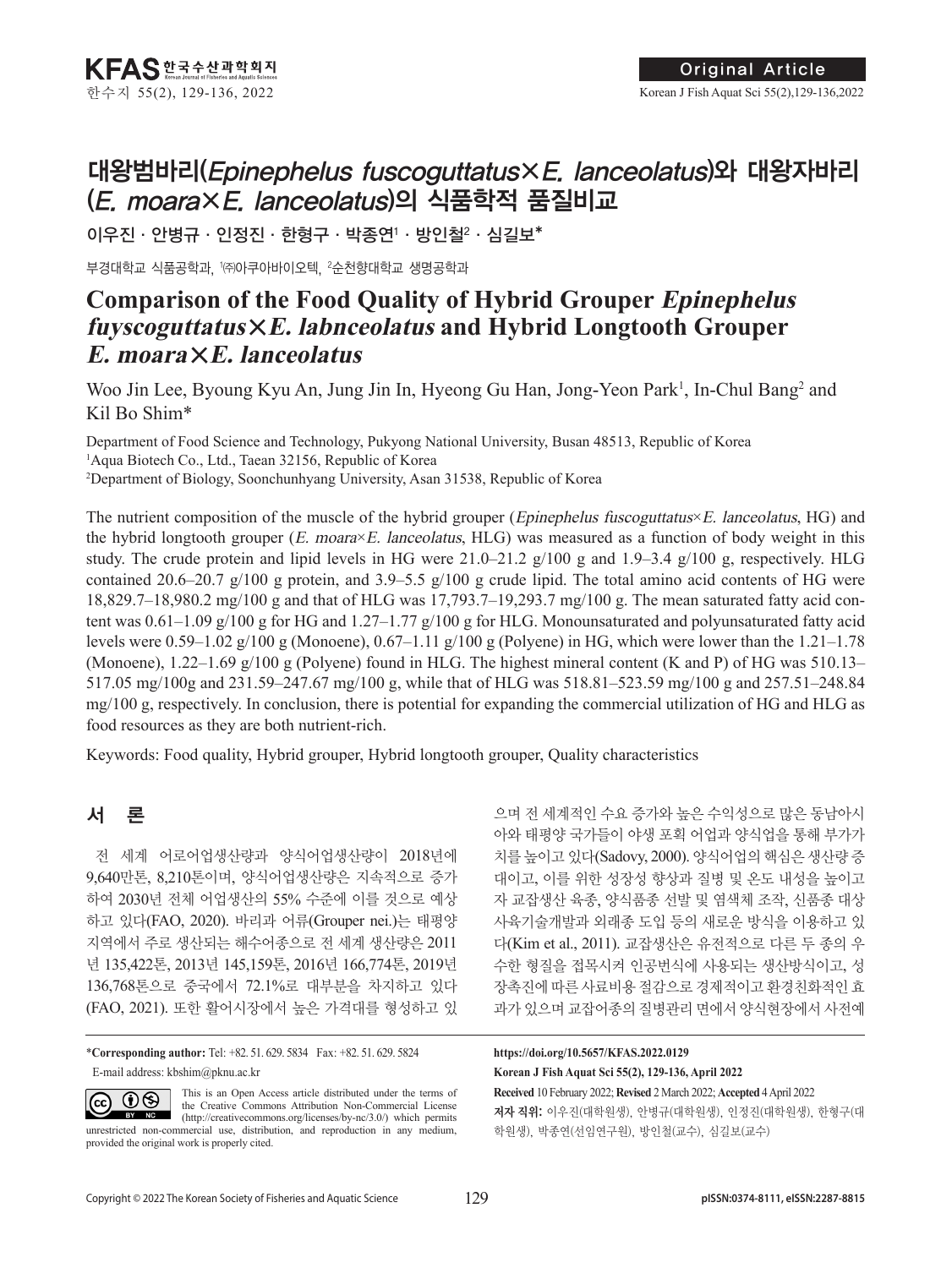방이 가능하다.

특히 우리나라를 포함한 온대지역은 겨울철 양식어류 관리에 어려움이 있으므로 저온내성의 교잡생산 육종방식을 통해 대량 폐사를 막고, 생산량 향상에 기여할 수 있도록 다양한 연구가 이 루어지고 있다(NIFS, 2016).

교잡생산에 의해 생산된 담수어종으로는 잉어류(Hulata, 1995; Kim et al., 2020), 송어류(Gunther et al., 2005) 등이 고, 해수어종으로는 연어류(Boeuf and Harache, 1984), 넙치 류(Imsland and Jonassen, 2001), 돔류(Murata, 1998; Kim et al., 2011), 바리류(Noh, 2020) 등이 있다. 교잡어종 바리과 어 류(Epinephelus fuscoguttatus×Epinephelus lanceolatus)의 경 우 기호성, 빠른 성장, 높은 사료 효율로 동남아시아와 중국에서 양식이 왕성하다(Shapawi et al., 2019).

우리나라에서도 기후변화 등에 대응하기 위하여 전통적인 고 부가 양식 어종 이외에 열대, 아열대성 바리과 어류 간 교잡을 유도하여 성장과 질병 내성을 향상시키고 우수한 육질과 맛을 가진 새로운 어종의 양식 생산기술 개발과 산업화를 시도하고 있다(Park et al., 2020).

최근 2018년부터 우리나라에서 산업적으로 생산 및 출하된 바리과 어류 간 교잡어종은 대왕범바리(E. fuscoguttatus×E. lanceolatus)와 대왕자바리(E. moara×E. lanceolatus) 두 종이 있으며, 대왕범바리는 갈색점바리(E. fuscoguttatus)와 대왕바 리(E. lanceolatus)가 교배된 교잡어종이고, 대왕자바리는 자바 리(E. moara)와 대왕바리(E. lanceolatus)간의 교잡어종이다.

이들 어종은 25–30°C의 고수온에서 성장이 빠르고 맛이 우수 한 것이 장점이지만(Park et al., 2020), 이들 어종에 대한 식품 학적 품질분석에 관한 연구는 전무한 실정이다.

따라서 본 연구에서는 ㈜아쿠아바이오텍(Taean, Korea)에서 양식되어 출하 직전인 대왕범바리와 대왕자바리 근육의 영양성 분을 우리나라 대표횟감과의 품질을 비교하여 식품학적 품질을 평가하고자 하였다.

#### 재료 및 방법

#### 실험재료

본 실험에 사용된 대왕범바리와 대왕자바리는 충남 태안군 소 재 ㈜아쿠아바이오텍에서 1 kg 이상 양식된 개체로 출하직전의 개체를 시료로 사용하였다(Fig. 1). 시료는 현장에서 즉살시켜 비가식부위를 제거한 후 가식부(근육)를 균질화하여 -20°C에 서 냉동보관 하였으며 분석 전 냉장해동하여 사용하였다.

시료로 사용한 대왕범바리 1 kg과 2 kg 개체의 평균 전장은 39.44±2.3 cm, 45.84±1.0 cm 었으며, 이들 개체의 평균 체중은 1.1±0.3 kg과 2.1±0.5 kg이었다. 대왕자바리 1 kg과 2 kg 개체 의 평균 전장은 38.46±1.6 cm, 48.22±2.9 cm이었으며, 평균 체 중은 0.98±0.1 kg, 2.08±0.1 kg이었다.

#### 일반성분 함량 및 가식부 수율 분석

일반성분은 AOAC (1995)방법에 따라 수분은 상압가열건조 법, 조단백질은 Kjeldahl 질소 정량법, 조지방함량은 Soxhlet 추 출법, 회분은 건식회화법으로 분석하였으며, 탄수화물은 100에 서 수분, 조단백질, 조지방 및 회분을 뺀 값으로 산출하였다. 수 율은 시료 전어체에 대한 가식부위(근육) 무게의 상대비율(%, w/w)로 표시하였다.

#### 총아미노산 함량

총아미노산은 시료 200 mg을 6 N HCl로 24시간동안 110°C 에서 가열하여 가수분해하였다. 시료용액을 감압 건조시킨 후, sodium citrate buffer (pH 2.2)를 이용해 50 mL로 정용하여 0.20 μm membrane filter로 여과한 후, 아미노산 분석용 시료 로 사용하였다(White et al., 1986). 총 아미노산 함량은 아미노 산 분석기(Sykam DE/S-433D; Sykam, Eresing, Germany)로 분석하였다.

#### 지방산 함량

지방산 함량 분석은 50–100 mg의 지방을 포함하는 양으로 칭 량하여 시료 내 지방 및 지방산을 8.3 M HCl로써 산분해하여 12.5 mL 디에틸에테르, 12.5 mL 무수 석유에테르로 추출한 후, 7% BF3-methanol 용액을 이용하여 지방산을 methyl ester화 하고 gas chromatography (Shimazu GC 2010 Plus; Shimazu, Tokyo, Japan)로 분석하였다. 전처리에 사용한 추출 유지 중 개 별 지방산의 함량은 식품공전(MFDS, 2021) 방법에 따라 탄소 수 4–24를 대상으로 37종 지방산메틸에스터 표준용액에서 각 지방산의 FID (flame ionization detector) 전환계수를 구하여 지방산메틸에스터의 함량을 계산하고 이를 지방산으로 환산하 였다.



Fig 1. Hybrid grouper (Epinephelus fuyscoguttatus×E. labnceolatus, HG; left) and hybrid longtooth grouper (E. moara×E. lanceolatus, HLG; right).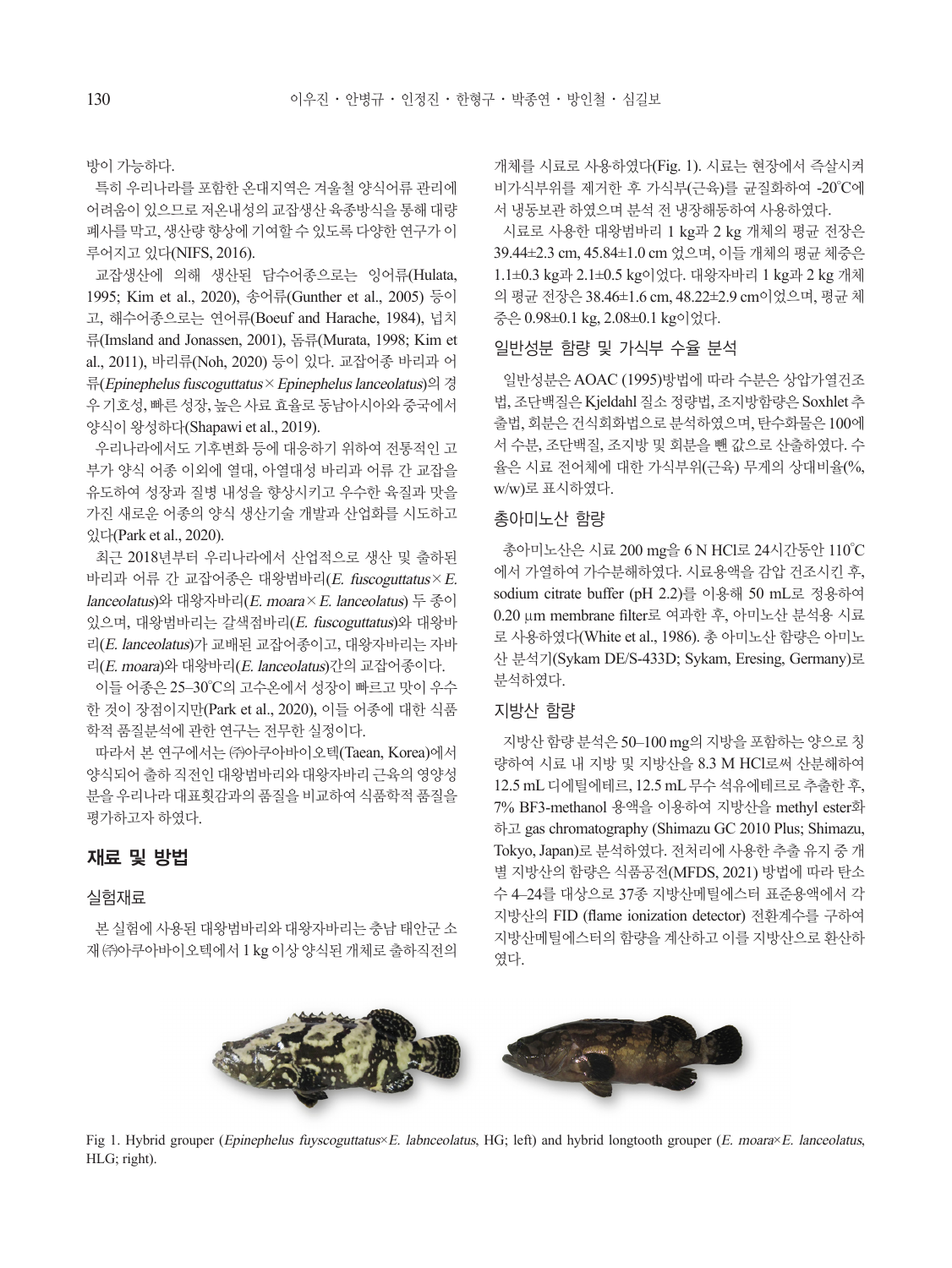#### 미네랄 함량

미네랄 함량은 Ministry of Food and Drug Safety (MFDS, 2021)에 따라 시료 0.5 g을 시험 용기에 취한 후 65% 질산 4 mL 을 첨가하여 140°C에서 15분 예비분해시켰으며, 이것을 microwave 장치(Microwave Reaction System Multiwave PRO; Anton Paar, Graz, Austria)로 1250 W, ramp 20분 처리 후 10 분간 유지시키고 15분간 방냉하여 전처리하였다. 이후 용기를 충분히 식히고 분해된 용액을 증류수로 용기 벽면 등을 씻으며 용기에 옮겨 담았다. 이 용액을 증류수로 20 mL까지 희석하 여 시험용액으로 사용하였다. 이들 전처리한 시료에 대한 미네 랄 함량 분석은 유도결합플라즈마분석기(inductively coupled plasma spectrophotometer, ICP-MS; NexION 2000; Perkin Elmer, Waltham, MA, USA)로 실시하였고, 분석결과는 생물 중량으로 나타내었다(MFDS, 2021).

#### 통계처리

시료의 성분분석 결과에 대한 통계 처리는 시료에 대해 평 균±표준편차로 나타내었으며, SPSS 통계패키지(SPSS for window, release 10.1)에 의한 ANOVA test를 이용하여 분산 분석한 후 Duncan의 다중검정을 실시하여 평균간의 유의성 (P<0.05)로 검정하였다.

#### 결과 및 고찰

#### 일반성분 및 가식부 수율 비교

대왕범바리와 대왕자바리 개체크기에 따른 일반성분 함량은 Table 1과 같다. 대왕범바리 1 kg, 2 kg 개체의 평균 수분함량은 각각 75.4 g/100 g, 74.1 g/100 g, 평균조지방함량은 1.9 g/100 g, 3.4 g/100 g이었다. 또한 평균 조단백질 함량은 21.2 g/100 g, 21.0 g/100 g, 평균 회분 함량은 1.2 g/100 g, 1.3 g/100 g, 평균 탄수화물 함량은 0.3 g/100 g, 0.3 g/100 g이었다. 대왕범바리 의 개체 크기간 함량은 조단백질과 회분은 유의적인 차이가 없 었고(P>0.05), 조지방 함량은 1 kg 개체보다는 2 kg 개체가 다 소 높았다(P<0.05).

대왕자바리 1 kg, 2 kg 개체의 평균 수분 함량은 각각 72.8 g/100 g, 73.9 g/100 g, 조지방 함량은 5.5 g/100 g, 3.9 g/100 g, 조단백질 함량은 20.6 g/100 g, 20.7 g/100 g이었다. 또한 평균

회분함량은모두 1.3 g/100 g, 탄수화물함량은모두 0.3 g/100 g 이었다. 대왕자바리의 개체 크기에 따른 일반성분 함량은 유의 적인 차이가 없었다(P>0.05).

두 어종간의 1 kg 크기 개체는 조지방 함량이 대왕자바리가 대 왕범바리보다 높았지만, 2 kg 개체는 두 어종간의 일반성분 함 량은 유의적인 차이가 없었다(P>0.05).

국내에서는 이들 어종에 대한 영양성분 분석결과는 없으나, 치어상태의 대왕범바리(E. fuscoguttatus ♀×E. lanceolatus ♂, 4–35 g)에 완두콩을 혼합한 사료를 7주간 섭취시킨 개체 의 조지방 함량이 4.98–5.53 g/100 g, 조단백질 함량이 17.77– 18.75 g/100 g으로 보고한 결과(Azfar-Ismail et al., 2021)와 giant grouper (E. lanceolatus)의 부위별 영양성분 분석결과와 비교하여 조단백질 함량이 20 g/100 g 이내이며, 조지방 함량 은 3.9–6.4 g/100 g과 비교해서 유사하였다(Shiau et al., 2018). 가장 대중적인 횟감용 활어인 넙치의 조단백질 함량과 조지방 함량은 21.5–21.17 g/100 g, 1.96–2.14 g/100 g과 비교하면 단 백질 함량은 유사하였으나 조지방 함량은 양식산 넙치보다는 높았다(Shim et al., 2011). 기타 횟감용 활어인 양식산 참돔, 농 어, 조피볼락 그리고 중국산 점농어의 일반성분과 비교해서도 단백질 함량이 유사하였으나 지방함량은 흰살생선과 유사하거 나 높았다(Yoon et al., 2015; Kang et al., 2010).

대왕범바리의 개체 크기별 수율은 1 kg과 2 kg에서 각각 28.34%, 25.43%이며, 대왕자바리의 개체 크기별 수율은 각각 20.07%, 26.41%이었으며, 일반 횟감용 어류인 조피볼락 및 농 어의 수율은 각각 약 25% 35%과 비교하여 대왕자바리 1 kg 개 체는 근육의 수율이 다소 낮았다(NIFS, 2018).

#### 총아미노산 함량 비교

대왕범바리와 대왕자바리 1 kg, 2 kg 개체의 총아미노산 분석 결과는 Table 2와 같다. 대왕범바리 1 kg, 2 kg 개체 간의 총아 미노산 함량은 각각 18,829.7 mg/100 g, 18,980.2 mg/100 g이 며, 대왕자바리 1 kg, 2 kg 개체 간의 총아미노산 함량은 각각 17,793.7 mg/100 g, 19,293.7 mg/100 g이었다. 어종별 크기별 에 따른 총아미노산 함량은 유의적인 차이가 없었다(P>0.05).

이들 어종의 주요아미노산은 일반적인 어류의 총아미노산 함량을 분석한 결과와 유사하게 glutamic acid, aspartic acid, leucine, lysine이 많았으며. methionine, histidine, cystine, ty-

Table. 1. Comparison of proximate composition (g/100 g) and edible yield (%) HG and HLG as a function of body weight

| Sample     | Body weight | Moisture         | Crude protein               | Crude lipid   | Ash                        | Carbohydrate               | Yield                         |
|------------|-------------|------------------|-----------------------------|---------------|----------------------------|----------------------------|-------------------------------|
| HG         | 1 kg        | $75.4 + 1.2a1$   | $21.2 \pm 0.8$ <sup>a</sup> | $1.9 + 0.4b$  | $1.2 \pm 0.0^a$            | $0.3 \pm 0.1$ <sup>a</sup> | $28.34 \pm 1.78$ <sup>a</sup> |
|            | 2 kg        | $74.1 + 0.2b$    | $21.0 \pm 0.7$ <sup>a</sup> | $3.4 + 0.9a$  | $1.3 + 0.1a$               | $0.3 \pm 0.1$ <sup>a</sup> | $25.43 + 3.17a$               |
| <b>HLG</b> | 1 kg        | $72.8 + 1.2b$    | $20.6 \pm 0.6^a$            | $5.5 + 1.4^a$ | $1.3 \pm 0.1$ <sup>a</sup> | $0.3 \pm 0.1$ <sup>a</sup> | $20.07 + 2.28$ <sup>a</sup>   |
|            | $2$ kg      | $73.9 \pm 1.9^a$ | $20.7 \pm 0.7^{\circ}$      | $3.9 + 2.6b$  | $1.3 \pm 0.1$ <sup>a</sup> | $0.3 \pm 0.0^{\circ}$      | $26.41 \pm 6.35$ <sup>a</sup> |

Means with different letters in the same column indicate significant differences (P<0.05) between samples. HG, Hybrid grouper *Epineph*elus fuyscoguttatus×E. labnceolatus; HLG, Hybrid longtooth grouper E. moara×E. lanceolatus.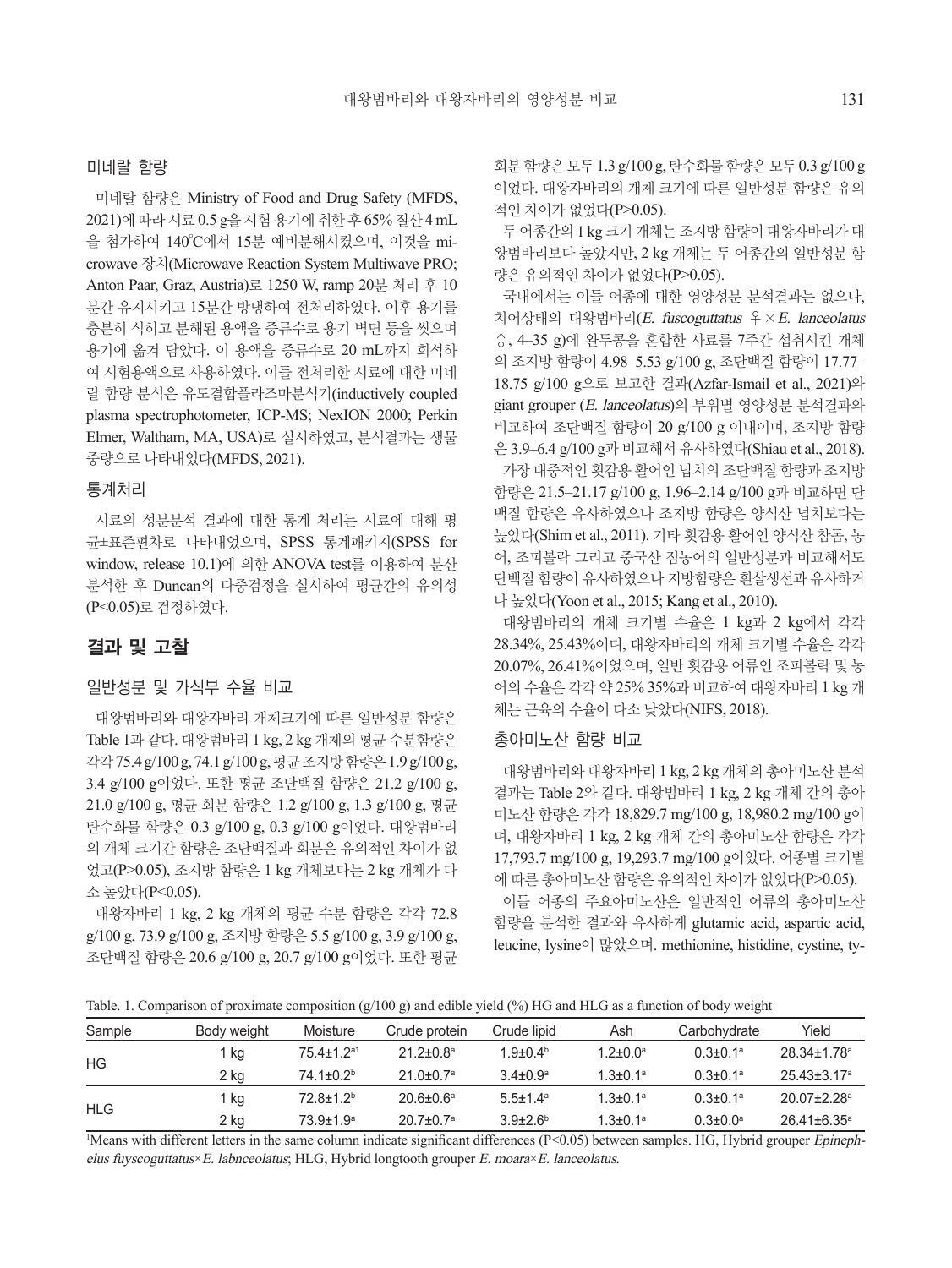rosine, proline의 함량이 대체로 적었다(NIFS, 2018). 가장 많 은 함량을 차지한 glutamic acid는 대왕범바리 1 kg, 2 kg 개체 간 함량이 2,881.4 mg/100 g, 2,816.6 mg/100 g이며, 대왕자바 리의 1 kg, 2 kg 개체간 함량은 각각 2,633.5 mg/100 g, 2,833.9 mg/100 g이었다.

두 어종의 필수아미노산 함량은 대왕범바리 1 kg, 2 kg 개체간 함량이 9,387.3 mg/100 g, 9,523.6 mg/100 g으로 전체 구성아 미노산 대비 49.85–50.17%이고, 대왕자바리 1 kg, 2 kg 개체간 함량은 8,897.0 mg/100 g, 9,654.4 mg/100 g으로 전체 구성아 미노산 대비 50.00–50.08%를 차지하였다. 이는 바리과 어류인 능성어(E. septemfasciatus)의 필수아미노산의 전체 구성아미 노산 비율 44.14%, 일반적인 횟감용 활어인 조피볼락(Sebastes schlegelii) 44.63%와 넙치(Paralichthys olivaceus) 45.06%인 것에 비해 필수아미노산의 분포가 높은 편이었다(NIFS, 2018). 양식산 넙치의 총아미노산 함량은 18,247 mg/100 g이었으 며, glutamic acid와 aspartic acid 함량은 각각 2,799.1 mg/100 g 및 1913.5 mg/100 g으로 본 연구결과와 유사하였다(Kim et al., 2009). 또한 참돔, 조피볼락, 넙치를 천연산과 양식산으 로 구분하여 총아미노산을 측정한 결과, glutamic acid가 각

각 1,707.0–1,827.6 (참돔), 1,600.2–1,718.2 (조피볼락) 및 1,905.8–2,176.0 (넙치) mg/100 g, lysine이 각각 1,727.6– 1,892.6 (참돔), 1,520.2–1,792.4 (조피볼락) 및 1,792.2– 2,082.4 (넙치) mg/100 g, aspartic acid가 각각 1,336.4–1,177.2 (참돔), 1,086.0–1,269.6 (조피볼락) 및 1,251.0–1,422.2 (넙치) mg/100 g으로 이들 아미노산 함량이 가장 많았다(Kim et al., 2000).

따라서 대왕범바리 및 대왕자바리의 개체 크기별에 따른 총아 미노산 및 개별 아미노산 함량의 차이는 있으나, 활어인 양식산 넙치와 비교하여 주요 아미노산의 함량이 유사하였다.

#### 지방산 함량 비교

대왕범바리와 대왕자바리의 주요 지방산 함량을 Table 3과 같 다. 포화지방산은 palmitic acid (C16:0)의 함량이 높았고 단일 불포화지방산에서는 oleic acid (C18:1), 고도불포화지방산에 서는 linoleic acid (C18:2), EPA (C20:5n-3), DHA (C22:6n-3) 의 함량이 높았다.

단일불포화지방산은 대왕범바리의 개체크기에 따른 함량은 각각 0.59 g/100 g (1 kg), 1.02 g/100 g (2 kg)으로 2 kg의 개체 가 1 kg의 개체보다 함량이 많았고, 대왕자바리의 개체크기에

| Table 2. Total amino content (mg/100g) of HG and HLG as a function of body weight |  |  |  |  |  |  |  |  |  |  |
|-----------------------------------------------------------------------------------|--|--|--|--|--|--|--|--|--|--|
|-----------------------------------------------------------------------------------|--|--|--|--|--|--|--|--|--|--|

|                           |                | HG              | <b>HLG</b>     |                  |  |
|---------------------------|----------------|-----------------|----------------|------------------|--|
| Amino acid (mg/100g)      | 2 kg<br>1 kg   |                 | 1 kg           | 2 kg             |  |
| Methionine                | 533.5±189.2    | 637.1±33.7      | 586.0±25.4     | 633.3±41.1       |  |
| Isoleucine                | 914.0±37.3     | 918.5±58.5      | 856.7±44.1     | 939.1±74.0       |  |
| Leucine                   | 1,662.1±66.0   | 1,656.8±107.4   | 1,553.4±75.8   | 1,684.8±129.0    |  |
| Lysine                    | 1,881.9±80.5   | 1,868.0±122.7   | 1,753.7±97.8   | 1,890.9±152.7    |  |
| Phenylalanine             | 833.0±48.8     | 840.5±57.2      | 804.8±42.2     | 845.9±71.6       |  |
| Threonine                 | 869.5±82.9     | 909.4±56.4      | 852.9±51.1     | 929.4±53.5       |  |
| Valine                    | 995.5±36.0     | 994.6±58.0      | 925.5±40.6     | $1,013.1\pm73.2$ |  |
| Histidine                 | 460.1±22.9     | 466.0±31.1      | 429.0±21.2     | 473.4±39.8       |  |
| Arginine                  | 1,237.7±39.3   | 1,232.6±82.4    | 1,134.9±57.2   | 1,244.5±85.4     |  |
| ∑Essential amino acid     | 9,387.3±375.3  | 9,523.6±597.3   | 8,897.0±446.7  | 9,654.4±714.8    |  |
| Aspartic acid             | 1,982.2±91.0   | 1,988.3±131.6   | 1,885.0±100.8  | 2,020.4±144.4    |  |
| Serine                    | 734.0±36.7     | 751.1±40.4      | 723.6±40.2     | 765.9±43.1       |  |
| Glutamic acid             | 2,881.4±112.4  | 2,816.6±149.3   | 2,633.5±139.9  | 2,833.9±206.8    |  |
| Glycine                   | 1,092.2±97.7   | 1,064.1±108.8   | 1,042.0±73.3   | 1,152.7±80.2     |  |
| Alanine                   | 1,198.4±59.4   | 1,166.9±81.6    | 1,086.6±45.8   | 1,174.8±79.8     |  |
| Cystine                   | 208.2±75.3     | 253.4±43.5      | 228.1±15.7     | 265.4±36.3       |  |
| Tyrosine                  | 625.9±173.9    | 718.9±45.4      | 665.9±34.8     | 716.2±57.6       |  |
| Proline                   | 720.1±62.5     | 697.5±70.4      | 631.9±43.5     | 710.2±55.3       |  |
| ∑Non-essential amino acid | 9,442.4±348.3  | 9,456.7±632.6   | 8,896.7±473.5  | 9,639.3±677.0    |  |
| Total amino acid          | 18,829.7±718.3 | 18,980.2±1218.9 | 17.793.7±916.3 | 19,293.7±1,390.4 |  |

<sup>1</sup>Means with different letters in the same row indicate significant differences (P<0.05) between samples. HG, Hybrid grouper *Epinephelus* fuyscoguttatus×E. labnceolatus; HLG, Hybrid longtooth grouper E. moara×E. lanceolatus.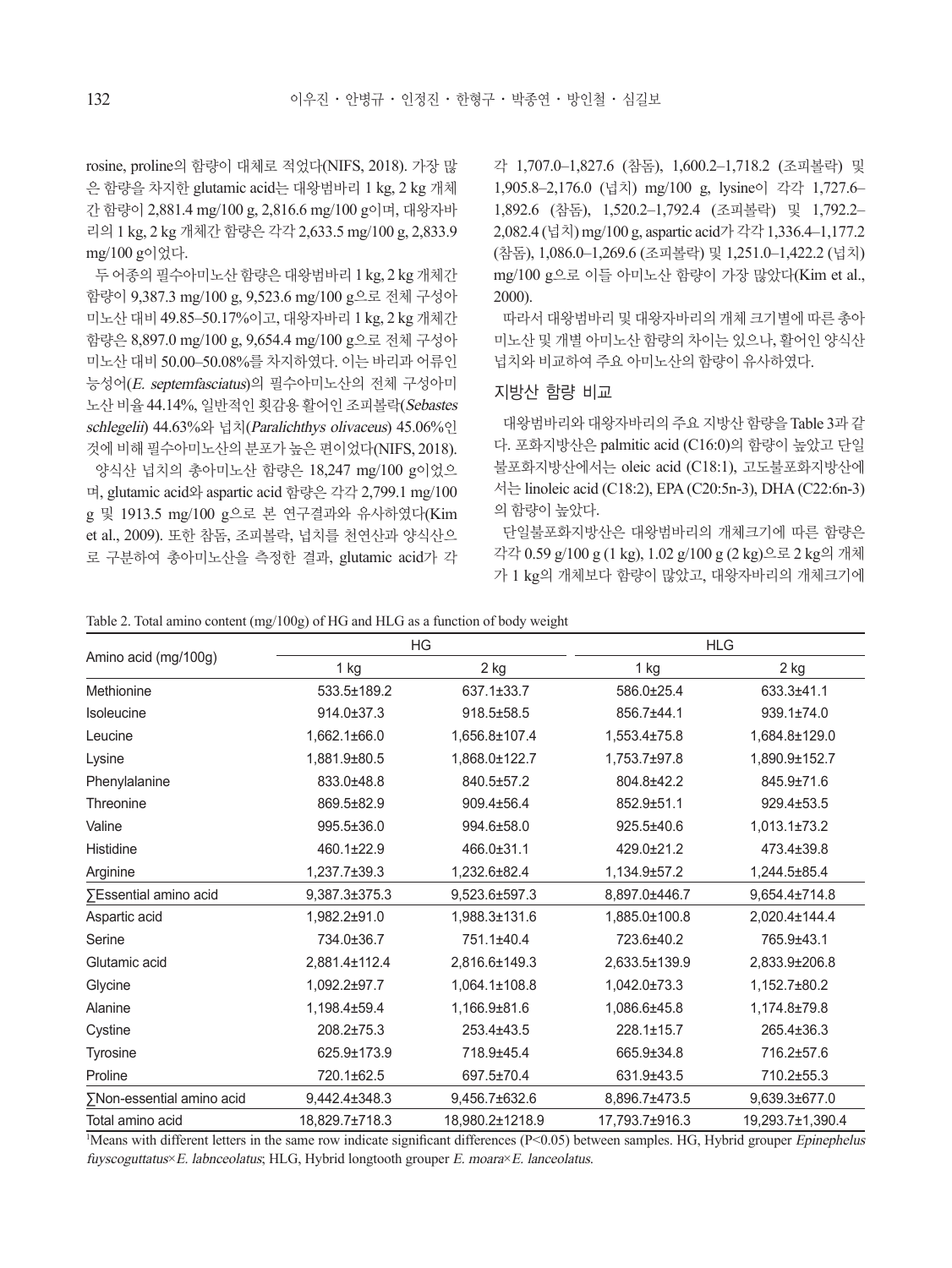따른 함량은 각각 1.78 g/100 g (1 kg), 1.21 g/100 g (2 kg)으로 1 kg의 개체가 함량이 많았다.

고도불포화지방산은 대왕범바리의 개체크기에 따른 함량은 각각 0.67 g/100 g (1 kg), 1.11 g/100 g (2 kg) 이고, 대왕자바 리의 개체크기에 따른 함량은 각각 1.69 g/100 g (1 kg), 1.22 g/100 g (2 kg)으로 대왕자바리 1 kg 개체의 지방산 함량이 가 장 높았으며 이는 단일불포화지방산의 지방산 비율과 유사하 였다.

수산물에서의 n-3 지방산은 생체 질병방지와 회복, 신체리듬 의 조절, 노화억제 등의 생체조절기능을 가지는 3차 기능성 성

분으로 알려져 있으며, 담수어종에 비해 해수어종이 n-3 지방산 조성비가 높은 것으로 알려져있다(Jeong et al., 1998).

대왕범바리 개체크기에 따른 DHA 함량은 각각 0.31 g/100 g (1 kg), 0.50 g/100 g (2 kg)이었으며, 대왕자바리 개체크기 에 따른 함량은 각각 0.60 g/100 g (1 kg), 0.48 g/100 g (2 kg) 으로, 대왕자바리 1 kg 개체의 DHA 함량이 가장 높았다. 또한, 대왕범바리 개체크기에 따른 EPA함량은 0.09 g/100 g (1 kg), 0.19 g/100 g (2 kg)이었으며, 대왕자바리는 0.29 g/100 g (1 kg), 0.23 g/100 g (2 kg)으로 대왕범바리 보다는 대왕자바리의 EPA 함량이 높았다.

| Table 3. Fatty acid content (g/100g) of HG and HLG as a function of body weight |  |  |  |  |
|---------------------------------------------------------------------------------|--|--|--|--|
|                                                                                 |  |  |  |  |

|                                                   |                              | HG                           | <b>HLG</b>        |                   |  |
|---------------------------------------------------|------------------------------|------------------------------|-------------------|-------------------|--|
| Fatty acid (g/100g)                               | 1 kg                         | 2 kg                         | 1 kg              | 2 kg              |  |
| Myristic acid (14:0)                              | $0.08 \pm 0.02^{b1}$         | $0.14 \pm 0.03^a$            | $0.23 \pm 0.07$   | $0.18 + 0.12$     |  |
| Pentadecanoic acid (15:0)                         | $0.01 \pm 0.00$              | $0.01 \pm 0.00$              | $0.02 \pm 0.01$   | $0.01 \pm 0.01$   |  |
| Palmitic acid (16:0)                              | $0.38 \pm 0.08$ <sup>b</sup> | $0.72 \pm 0.19^a$            | $1.19 \pm 0.31$   | $0.85 \pm 0.61$   |  |
| Margaric acid (17:0)                              | $0.01 \pm 0.00$              | $0.01 \pm 0.01$              | $0.03 \pm 0.01$   | $0.02 \pm 0.01$   |  |
| Stearic acid (18:0)                               | $0.13 \pm 0.02^b$            | $0.20 \pm 0.03^a$            | $0.29 \pm 0.07$   | $0.21 \pm 0.13$   |  |
| Arachidic acid (20:0)                             | $0.00 \pm 0.00$              | $0.00 \pm 0.01$              | $0.01 \pm 0.01$   | $0.01 \pm 0.01$   |  |
| $\Sigma$ Saturated fatty acid                     | $0.61 \pm 0.12$ <sup>b</sup> | $1.09 \pm 0.27$ <sup>a</sup> | $1.77 \pm 0.47$   | $1.27 \pm 0.90$   |  |
| Palmitoleic acid (16:1)                           | $0.09 \pm 0.03^b$            | $0.18 \pm 0.05^a$            | $0.32 \pm 0.08$   | $0.23 \pm 0.16$   |  |
| Oleic acid (18:1, n-9)                            | $0.42 \pm 0.10^b$            | $0.74 \pm 0.2^a$             | $1.29 \pm 0.37$   | $0.87 \pm 0.66$   |  |
| cis-11-Eicosenoic acid (20:1)                     | $0.04 \pm 0.01$ <sup>b</sup> | $0.08 \pm 0.02$ <sup>a</sup> | $0.13 \pm 0.04$   | $0.09 \pm 0.06$   |  |
| Erucic acid (22:1, n-9)                           | $0.01 \pm 0.00$              | $0.01 \pm 0.01$              | $0.02 \pm 0.01$   | $0.01 \pm 0.01$   |  |
| Nervonic acid (24:1)                              | $0.02 \pm 0.00$              | $0.01 \pm 0.01$              | $0.03 \pm 0.02$   | $0.01 \pm 0.02$   |  |
| ∑Monounsaturated fatty acid                       | $0.59 \pm 0.14^b$            | $1.02 \pm 0.31$ <sup>a</sup> | 1.78±0.51         | $1.21 \pm 0.91$   |  |
| Linoleic acid (18:2, n-6)                         | $0.21 \pm 0.06^b$            | $0.33 \pm 0.09^a$            | $0.63 \pm 0.17$   | $0.40 \pm 0.28$   |  |
| $\alpha$ -Linolenic acid (18:3, n-3)              | $0.02 \pm 0.01$ <sup>b</sup> | $0.04 \pm 0.01$ <sup>a</sup> | $0.07 \pm 0.02$   | $0.05 \pm 0.04$   |  |
| y-Linolenic acid (18:3, n-6)                      | $0.00 \pm 0.00$              | $0.00 \pm 0.00$              | $0.01 \pm 0.00$   | $0.00 \pm 0.00$   |  |
| cis-11,14-Eicosadienoic acid (20:2)               | $0.01 \pm 0.01$              | $0.01 \pm 0.01$              | $0.02 \pm 0.01$   | $0.01 \pm 0.01$   |  |
| dihomo y-Linolenic acid $(20:3, n-6)$             | $0.01 \pm 0.01$              | $0.01 \pm 0.00$              | $0.02 \pm 0.01$   | $0.01 \pm 0.01$   |  |
| cis-11,14,17-Eicosatrienoic acid (20:3, n-3, ETE) | $0.00 \pm 0.00$              | $0.00 \pm 0.00$              | $0.01 \pm 0.00$   | $0.00 \pm 0.00$   |  |
| Arachidonic acid (20:4, n-6)                      | $0.02 \pm 0.01$              | $0.03 \pm 0.01$              | $0.04 \pm 0.01$   | $0.03 \pm 0.01$   |  |
| Eicosapentaenoic acid (20:5, n-3, EPA)            | $0.09 \pm 0.02$ <sup>b</sup> | $0.19 \pm 0.04^a$            | $0.29 \pm 0.06$   | $0.23 \pm 0.14$   |  |
| Docosahexaenoic acid (22:6, n-3, DHA)             | $0.31 \pm 0.03^{b}$          | $0.50 \pm 0.08^a$            | $0.60 \pm 0.14$   | $0.48 \pm 0.24$   |  |
| ∑Polyunsaturated fatty acid                       | $0.67 \pm 0.13^b$            | $1.11 \pm 0.22$ <sup>a</sup> | $1.69 + 0.39$     | $1.22 \pm 0.73$   |  |
| UFA/SFA <sup>2</sup>                              | $2.05 \pm 0.08$              | $1.95 \pm 0.07$              | $1.96 \pm 0.05$   | $1.94 \pm 0.06$   |  |
| MUFA/SFA <sup>3</sup>                             | $0.95 \pm 0.09$              | $0.93 \pm 0.05$              | $1.00 \pm 0.05$   | $0.94 \pm 0.04$   |  |
| PUFA/SFA <sup>4</sup>                             | $1.10 \pm 0.11$              | $1.03 \pm 0.10$              | $0.96 \pm 0.09$   | $1.00 \pm 0.09$   |  |
| $\omega$ -6/ $\omega$ -3 ratio                    | $0.56 \pm 0.10$              | $0.52 \pm 0.05$              | $0.76 \pm 0.10^a$ | $0.57 \pm 0.06^b$ |  |
| Total                                             | 1.86±0.37 <sup>b</sup>       | $3.22 \pm 0.79$ <sup>a</sup> | $5.23 \pm 1.33$   | $3.70 \pm 2.53$   |  |

1 Means with different letters in the same row indicate significant differences (P<0.05) between samples. <sup>2</sup> Unsaturated fatty acids/Saturated fatty acids. <sup>3</sup>Monounsaturated fatty acids /Saturated fatty acids. <sup>4</sup>Polyunsaturated fatty acids/Saturated fatty acids. HG, Hybrid grouper Epinephelus fuyscoguttatus×E. labnceolatus; HLG, Hybrid longtooth grouper E. moara×E. lanceolatus.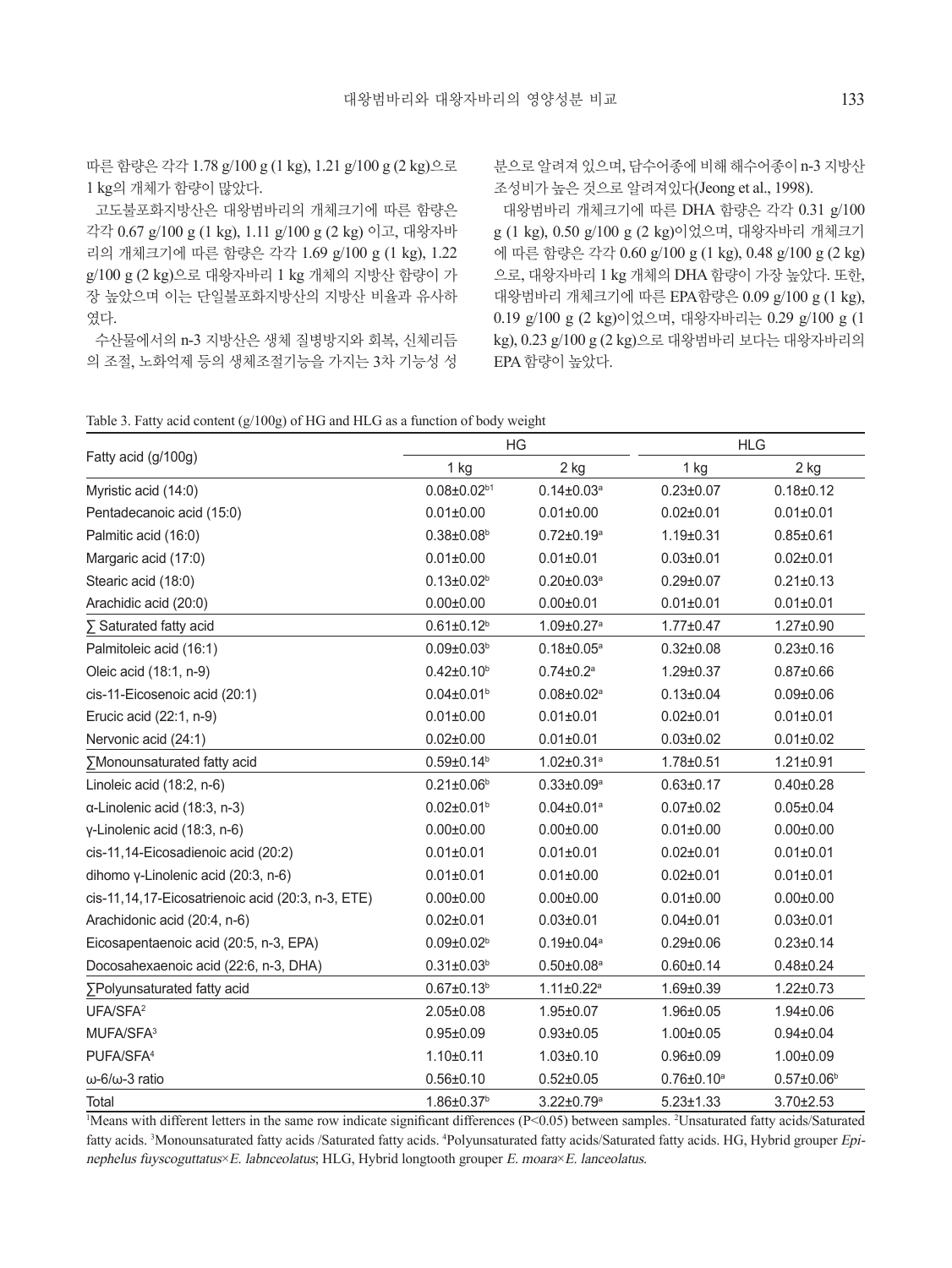또한 전체 지방산 함량 대비 EPA 조성비는 대왕범바리 5.7–5.8%, 대왕자바리 5.3% 이고, DHA 조성비는 대왕범바 리 16.47–18.3% 대왕자바리 11.8–13.9%이었다. 이러한 결과 는 자연산 및 양식산 참조기의 EPA, 및 DHA 조성은 각각 4.3– 5.7%. 11.6–11.9% (Kang et al., 2010) 보다는 약간 높은 편이었 고, 해수어종인 넙치, 참돔, 조피볼락의 n-3계 지방산 중 EPA는 각각 6.8, 7.1, 6.7%였으며, DHA는 각각 15.2, 15.2, 17.1%으 로 바리과 어류의 지방산조성과 유사하였다(Yoon et al., 2015).

#### 미네랄 함량 비교

대왕범바리와 대왕자바리의 개체 크기에 따른 미네랄 함량은 Table 4와 같다.

대왕범바리의 미네랄은 칼륨이 510.13–517.05 mg/100 g으 로 함량이 가장 높았으며, 그 다음이 인 231.59–247.67 mg/100 g, 나트륨 46.99–55.60 mg/100 g, 마그네슘 29.73–30.04 mg/100 g 순이었으며 미량무기질은 철 0.31–0.37 mg/100 g, 아연 0.36–0.37 mg/100 g, 셀레늄 18.31–20.96 μg/100 g, 몰리 브덴 1.72–1.78 μg/100 g이었다.

대왕범바리의 미네랄 함량 중 나트륨과 셀레늄이 개체별로 차 이가 있었으며, 나트륨 함량은 1 kg 개체, 셀레늄 함량은 2 kg 개 체에서 많이 함유하였다(P<0.05).

대왕자바리 또한 칼륨이 518.81–523.59 mg/100 g으로 가장 함량이 높았으며, 그 다음으로 인 248.84–257.51 mg/100 g, 나 트륨 51.63–55.42 mg/100 g, 마그네슘 30.73–31.40 mg/100 g 순이었으며 미량무기질은 철 0.34–0.36 mg/100 g, 아연 0.38– 0.39 mg/100 g, 셀레늄 19.68–20.81 mg/100 g, 몰리브덴 1.72– 1.80 mg/100 g 이었다. 대왕자바리의 개체별에 따른 미네랄 함 량은 유의적인 차이가 없었다(P>0.05).

개체 크기에 따른 어종별 미네랄 함량의 차이는 1 kg 개체에 서 인 함량만 대왕자바리가 대왕범바리에 비하여 다소 높았으 며, 기타 미네랄 함량은 두 어종간의 유의적인 차이가 없었다  $(P>0.05)$ .

대중적으로 횟감으로 이용되는 대표적 백색어류인 넙치, 참 돔, 조피볼락의 경우 미네랄 함량은 칼륨 함량이 각각 383.8, 404.3, 335.8 mg/100 g으로 가장 높았으며, 다음이 인(213.6, 218.3, 176.1 mg/100 g), 나트륨(50.6, 523.2, 44.5 mg/100 g), 마그네슘(31.1, 27.9, 25.0 mg/100 g) 순이었으며, 본 연구결과 와 유사하였다(Yoon et al., 2005)

Grouper Epinephelus coioides의 주요 미네랄이 칼륨이라고 알려져 있으며 그 함량이 334.32 mg/100 g이다. 본 연구에서 대 왕범바리와 대왕자바리의 칼륨 함량은 우리나라의 횟감용 활 어 및 그루퍼 보다 높았다(Anbarasu et al., 2015). 그리고 대 왕범바리와 대왕자바리의 Na/K 비율이 0.09–0.1이며, 영상가 이석태(Pseudotolithus typus)의 Na/K 비율은 0.2로 알려져 있 다(Njinkoue et al. 2016). 높은 Na/K 비율의 섭취는 높은 고혈 압 발병률과 관련이 있으며, 낮은 Na/K 비율로 K 균형을 깨뜨 릴 위험 없이 체액 저류와 고혈압을 줄이는 역할을 한다(Chan et al., 2019).

보건복지부 '2020년 한국인 영양소 섭취기준'(Ministry of Health and Welfare, 2021)에 준하면, Ca는 청소년기(12–18 세)에는 800–1,000 mg/day의 섭취가 권장하고 있으며, 성인 (19–64세)의 경우 700–800 mg/day의 섭취가 권장된다. Fe은 청소년기에 14–16 mg/day, 성인의 경우 8–14 mg/day의 섭취 를 권장하고 있다. Mg은 청소년기에는 290–410 mg/day, 성인 의 경우 280–370 mg/day의 섭취를, P은 청소년기에 1,200 mg/ day, 성인의 경우 700 mg/day의 섭취가 권장된다. K과 Na은 충 분섭취량을 기준으로 명시하고 있으며, K은 청소년과 성인의 경우 3,500 mg/day의 충분섭취량이 요구되고 Na은 1,500 mg/ day의 충분섭취량이 요구된다.

따라서 대왕범바리와 대왕자바리를 100 g 생선회로 섭취 시 한국인 영양소 섭취기준에 준하여 1일 충분 섭취량에 2–37%내 외로 충족시킬 만큼 다양한 영양소를 함유하고 있다.

| Table 4. Mineral content of HG and HLG as a function of body weight |  |  |  |  |  |  |  |
|---------------------------------------------------------------------|--|--|--|--|--|--|--|
|---------------------------------------------------------------------|--|--|--|--|--|--|--|

|                      |                               | ΗG                      | <b>HLG</b>       |                  |  |
|----------------------|-------------------------------|-------------------------|------------------|------------------|--|
| Mineral              | 1 kg                          | 2 kg                    | 1 kg             | 2 kg             |  |
| Ca (mg/100 g)        | $15.65 \pm 8.021$             | $10.16 \pm 1.41$        | 22.32±10.85      | 16.59±7.95       |  |
| Fe (mg/100 g)        | $0.31 \pm 0.07$               | $0.37 \pm 0.06$         | $0.36 \pm 0.11$  | $0.34\pm0.08$    |  |
| Mg (mg/100 g)        | $30.04 \pm 1.34$              | 29.73±1.79              | $30.73 \pm 2.17$ | 31.40±1.78       |  |
| $P$ (mg/100 g)       | 231.59±4.48                   | 247.67±31.50            | 257.51±11.46     | 248.84±15.65     |  |
| $K \, (mg/100 \, g)$ | 510.13±10.52                  | 517.05±26.76            | 518.81±13.81     | 523.59±38.72     |  |
| Na (mg/100 g)        | 55.60±6.83 <sup>a</sup>       | 46.99±2.72 <sup>b</sup> | 55.42±6.19       | $51.63 \pm 7.04$ |  |
| Zn (mg/100 g)        | $0.36 \pm 0.03$               | $0.37 \pm 0.03$         | $0.39 + 0.03$    | $0.38 + 0.04$    |  |
| Se $(\mu q/100 q)$   | $18.31 \pm 1.16$ <sup>b</sup> | 20.96±1.92 <sup>a</sup> | 19.68±1.49       | $20.81 \pm 1.39$ |  |
| Mo $(\mu q/100 q)$   | $1.78 + 0.01$                 | $1.72 \pm 0.03$         | $1.72 \pm 0.02$  | $1.80 \pm 0.12$  |  |

<sup>1</sup>Means with different letters in the same row indicate significant differences (P<0.05) between samples. HG, Hybrid grouper *Epinephelus* fuyscoguttatus×E. labnceolatus; HLG, hybrid longtooth grouper E. moara×E. lanceolatus.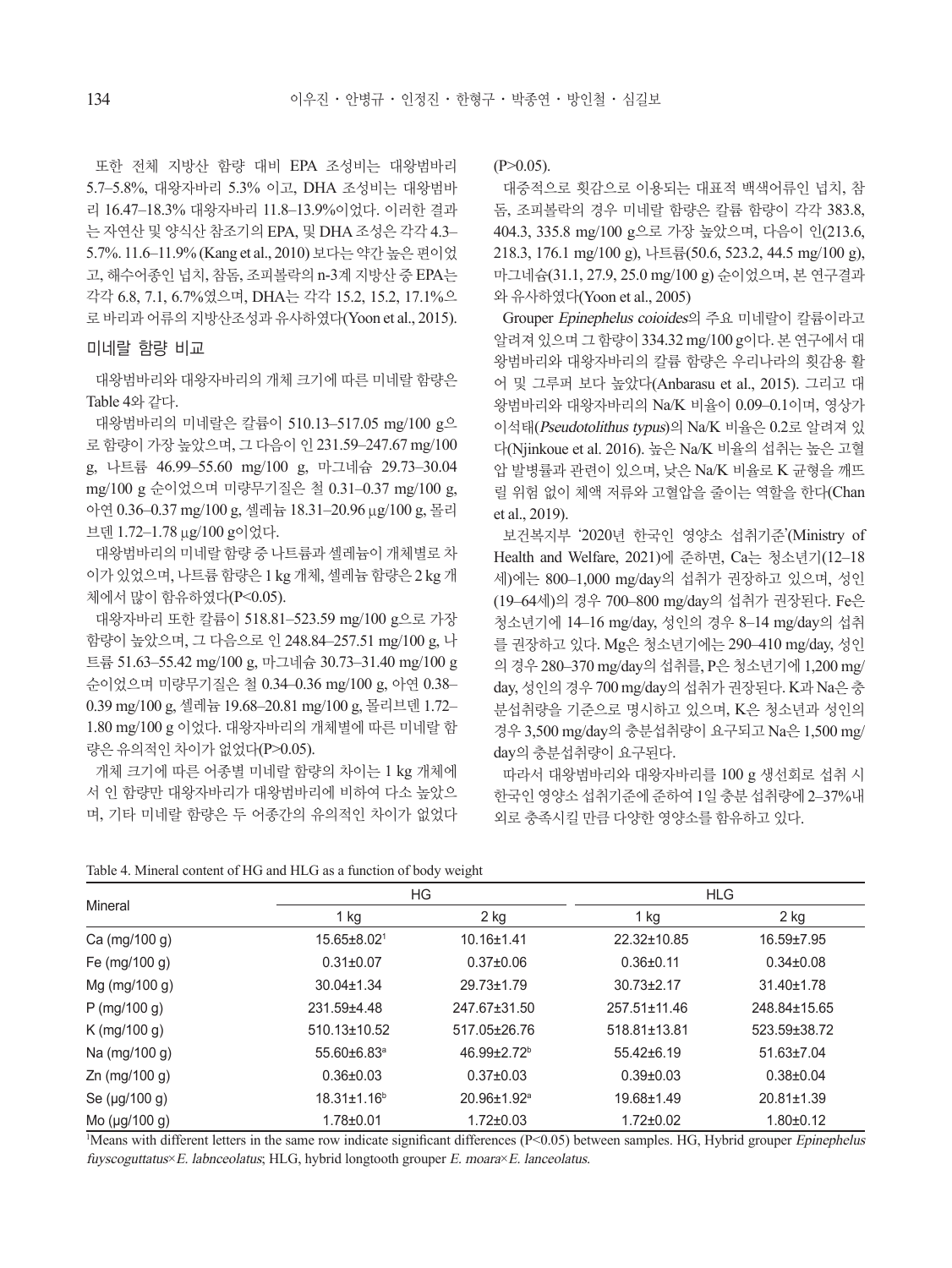이상의 결과로 미뤄보아 대왕범바리와 대왕자바리는 우리나 라 대표적 흰살생선 어류인 넙치, 조피볼락, 참돔 등과 유사한 일반성분을 함유하고 있으며, 양질의 단백질과 지방산으로 구 성되어 있다. 특히 체조직 구성 및 대사작용 등에 필요한 풍부한 미네랄 함량을 포함하고 있어 고품질의 영양이 풍부한 횟감으 로 이들 어종이 활용될 것이다.

#### 사 사

본 연구는 중소벤처기업부와 한국산업기술진흥원의 "지역특 화산업육성+(R&D, S3007110)" 사업의 지원을 받아 수행된 연 구결과이며 연구비 지원에 감사드립니다.

#### **References**

- Anbarasu R, Sankar G, Manikandarajan T, Kathirvel K, Suvitha S and Ramamoorthy K. 2015. Proximate, fatty acid and mineral composition of orange-spotted grouper *Epinephelus coioides* from Parangipettai coast. Int Lett Nat Sci 39, 63-67. https://doi.org/10.18052/www.scipress.com/ILNS.39.63.
- AOAC (Association of Official Agricultural Chemists). 1995. Official methods of analysis. 16th Ed. Association of Official Analytical Chemist, Arlington, VA, U.S.A.
- Azfar-Ismail M, Rosyida E and Shapawi R. 2021. Improved growth performance of hybrid grouper (*Epinephelus fuscoguttatus*  $\mathcal{Q} \times E$ *. lanceolatus*  $\mathcal{O}$  fed with green pea meal based diets. Songklanakarin J Sci Technol 43, 1312-1316.
- Boeuf G and Harache Y. 1984. Osmotic adaptation of the salmonid species *Salmo trutta*, *Salmo gairdneri* and *Salvelinus fontinalis* and the hybrid *Salmo trutta* ♀ × *Salvelinus fontinalis*  $\circled{}$  to seawater. Aquaculture 4, 343-358.
- Chan PT, Matanjun P, Shapawi R Budiman C and Shya Lee J. 2019. Chemical composition of the fillet, fins, bones and viscera of hybrid grouper (*Epinephelus lanceolatus* × *Epinephelus fuscoguttatus*). J Phys Conf Ser 1358, 012008. https://doi.org/10.1088/1742-6596/1358/1/012008.
- FAO (Food and Agriculture Organization). 2020. World food and agriculture. Statistical yearbook 2020. FAO, Rome, Italy. https://doi.org/10.4060/cb1329en.
- FAO (Food and Agriculture Organization). 2021. Fishery and aquaculture statistics. Global capture production 2010-2019 (Fishstat). FAO, Rome, Italy.
- Gunther SJ, Moccia RD and Bureau DP. 2005. Growth and whole body composition of lake trout (*Salvelinus namaycush*), brook trout (*Salvelinus fontinalis*) and their hybrid, F1 splake (*Salvelinus namaycush*×*Salvelinus fontinalis*), from first-feeding to 16 weeks post first-feeding. Aquaculture 249, 195-204. https://doi.org/10.1016/j.aquaculture.2005.03.027.
- Hulata G. 1995. A review of genetic improvement of the common carp (*Cyprinus carpio* L.) and other cyprinids by crossbreeding, hybridization and selection. Aquaculture 129,

143-155. https://doi.org/10.1016/0044-8486(94)00244-I.

- Imsland AK and Jonassen TM. 2001. Regulation of growth in turbot (*Scophthalmus maximus* Rafinesque) and Atlantic halibut (*Hippoglossus hippoglossus* L.): aspects of environment×genotype interactions Rev Fish Biol Fish 11, 71-90 https://doi.org/10.1023/A:1014240430779.
- Jeong BY, Choi BD, Moon SK and Lee JS. 1998. Fatty acid composition of 72 species of Korean fish. J Fish Sci Tech 1, 129-146.
- Kang HW, Shim KB, Cho YJ and Kang DY. 2010. Biochemical composition of the wild and cultured yellow croaker (*Larimichthys polyactis*) in Korea. Korean J Fish Aquat Sci 43, 18-24. https://doi.org/10.5657/kfas.2010.43.1.018.
- Kim HY, Kim EH, Kim DH, Oh MJ and Shin TS. 2009. The nutritional components of olive flounder (*Paralichthys olivaceus*) fed diets with Yuza (*Citrus junos* Sieb ex Tanaka). Korean J Fish Aquat Sci 42, 215-223. https://doi.org/10.5657/ kfas.2009.42.3.215.
- Kim HY, Shin JW, Park HO, Choi SH, Jang YM and Lee SO. 2000. Comparison of taste compounds of red sea bream, rockfish and flounders differing in the localities and growing conditions. Korean J Food Sci and Tech 32, 550-563.
- Kim JE, Hwang JA, Kim HS, Im JH and Lee JH. 2020. Assessment selective breeding effect of Israeli carp (*Cyprinus carpio*) from Korea. Korean J Ichthyol 32, 210-221. https:// doi.org/10.35399/ISK.32.4.2.
- Kim YS, Ji SC, Biswas BK, Biswas A, Jeong GS, Murata O and Takii K. 2011. Growth and environmental tolerances (water temperature and low salinity) of hybrid female red sea bream *Pagrus major*×male black sea bream *Acanthopagrus schregeli*. Korean J Fish Aquat Sci 44, 276-283. https://doi. org/10.5657/KFAS.2011.0276.
- Ministry of Health and Welfare. 2021. Dietary reference intakes for Koreans 2020. Ministry of Health and Welfare, Sejong, Korea.
- Murata O. 1998. Studies on the breeding of cultivated marine fishes. Bull Fish Lab Kinki Univ 6, 26-27.
- MFDS (Ministry of Food and Drug Safety). 2021. Food code. Retrieved from https://www.mfds.go.kr/eng.
- NIFS (National Institute of Fisheries and Sciences). 2018. Composition table of marine products in Korea 2018. 8th revision. NIFS, Busan, Korea.
- NIFS (National Institute of Fisheries and Sciences). 2016. Development of the risk assessment technique for transgenic fish. Report of National Institute Fisheries Science, Busan, Korea, 15-16. https://doi.org/10.23000/TRKO201700007467.
- Njinkoue JM, Gouado I, Tchoumbougnang F, Ngueguim JHY, Ndinteh DT, Fomogne-Fodjo CY and Schweigert FJ. 2016. Proximate composition, mineral content and fatty acid profile of two marine fishes from cameroonian coast: *Pseudotolithus typus* (Bleeker, 1863) and *Pseudotolithus elongatus* (Bowdich, 1825). NFS J 4, 27-31. https://doi.org/10.1016/j.